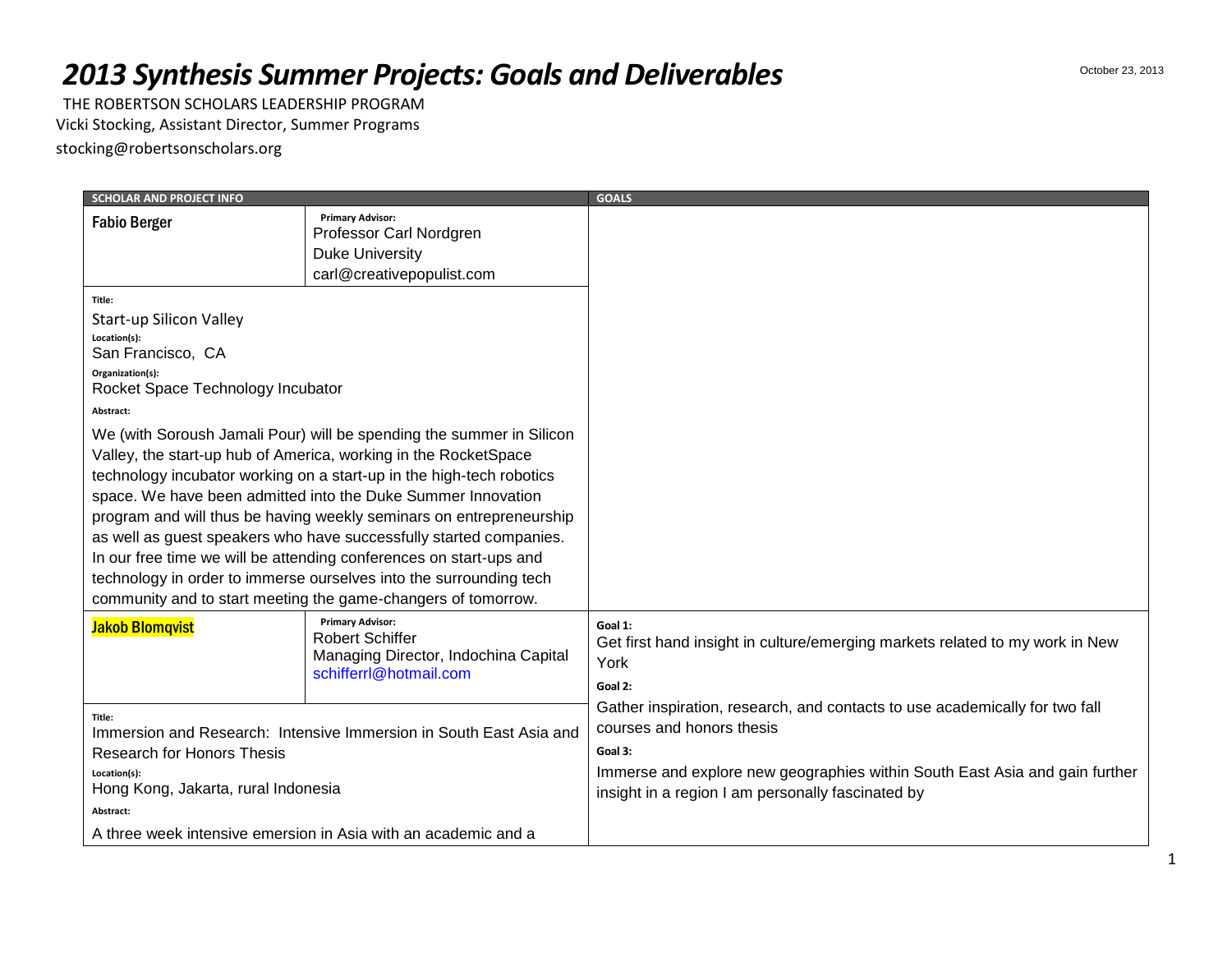| cultural component. I will travel to Hong Kong, Jakarta, and rural<br>Indonesia for the opportunity to first hand research and explore<br>potential topics for my academic work in the fall and my honors<br>thesis-while, culturally, exploring what is outside the main city hubs-<br>seeing first hand where the rubber meets the road in emerging<br>markets. |                                                                                                                  | Deliverable:<br>Travel Log with reflections and pictures (August 2013)<br>Honors Thesis (Jan 2014)                                                                                              |
|-------------------------------------------------------------------------------------------------------------------------------------------------------------------------------------------------------------------------------------------------------------------------------------------------------------------------------------------------------------------|------------------------------------------------------------------------------------------------------------------|-------------------------------------------------------------------------------------------------------------------------------------------------------------------------------------------------|
| <b>Abigail DelBianco</b>                                                                                                                                                                                                                                                                                                                                          | <b>Primary Advisor:</b><br>Daniel Wallace<br><b>UNC Department of Creative Writing</b><br>dhwallac@email.unc.edu | Goal 1:<br>Apply the writing techniques that I have learned from Mr. Wallace in writing my<br>new draft.<br>Goal 2:                                                                             |
| Title:<br>The Garden Party<br>Location(s):<br>Paris; New York City                                                                                                                                                                                                                                                                                                |                                                                                                                  | Apply the influences of F. Scott Fitzgerald and Cormac McCarthy, whom I<br>have both studied extensively throughout college, in addition to the influences<br>of my own experiences.<br>Goal 3: |
| Abstract:<br>This summer, I plan to complete the novel that I began during my<br>Community Summer. I completed the first draft that fall, and will be<br>taking this summer to write an entirely new draft, this time employing                                                                                                                                   |                                                                                                                  | To finish the summer with a completed manuscript ready for agents and<br>publishers.<br>Deliverable:                                                                                            |
| all of the skills, knowledge, and techniques that I have learned in the<br>past two years since through my studies, research and work with<br>various mentors. I will be working closely with Daniel Wallace, author<br>of Big Fish, to further hone my style and technique as I return to the<br>writing process.                                                |                                                                                                                  | A completed manuscript of my novel sent to agents and publishers.                                                                                                                               |
| <b>Deo Fagnisse</b>                                                                                                                                                                                                                                                                                                                                               | <b>Primary Advisor:</b><br>Orlin Vakalerov<br>Duke Philosophy Department<br>o.vakarelov@duke.edu                 | Goal 1:<br>Produce a review of the state on the Information Technology industry in Côte<br>d'Ivoire<br>Goal 2:                                                                                  |
| Title:<br>Information Technology in Francophone West Africa                                                                                                                                                                                                                                                                                                       |                                                                                                                  | Read and analyze Christopher Alexander's work on design patterns and its<br>influence on software communities (primarily US).                                                                   |
| Location(s):<br>Abidjan, Côte d'Ivoire. Lomé, Togo.<br>Abstract:                                                                                                                                                                                                                                                                                                  |                                                                                                                  | Goal 3:<br>Evaluate to what extent "design patterns" thinking is applicable some local<br>successes and articulate a framework for applying it.                                                 |
| The growing population in West Africa presents both challenges and<br>opportunities. In order to cater for the needs and wishes of their<br>populations, west African countries need to come up with creative<br>ways to leverage the power of computers and information technology.                                                                              |                                                                                                                  | Deliverable:<br>A detailed proposal for Senior Thesis and a Personal Statement regarding my<br>envisioned contribution to IT in West Africa and in the world in general.                        |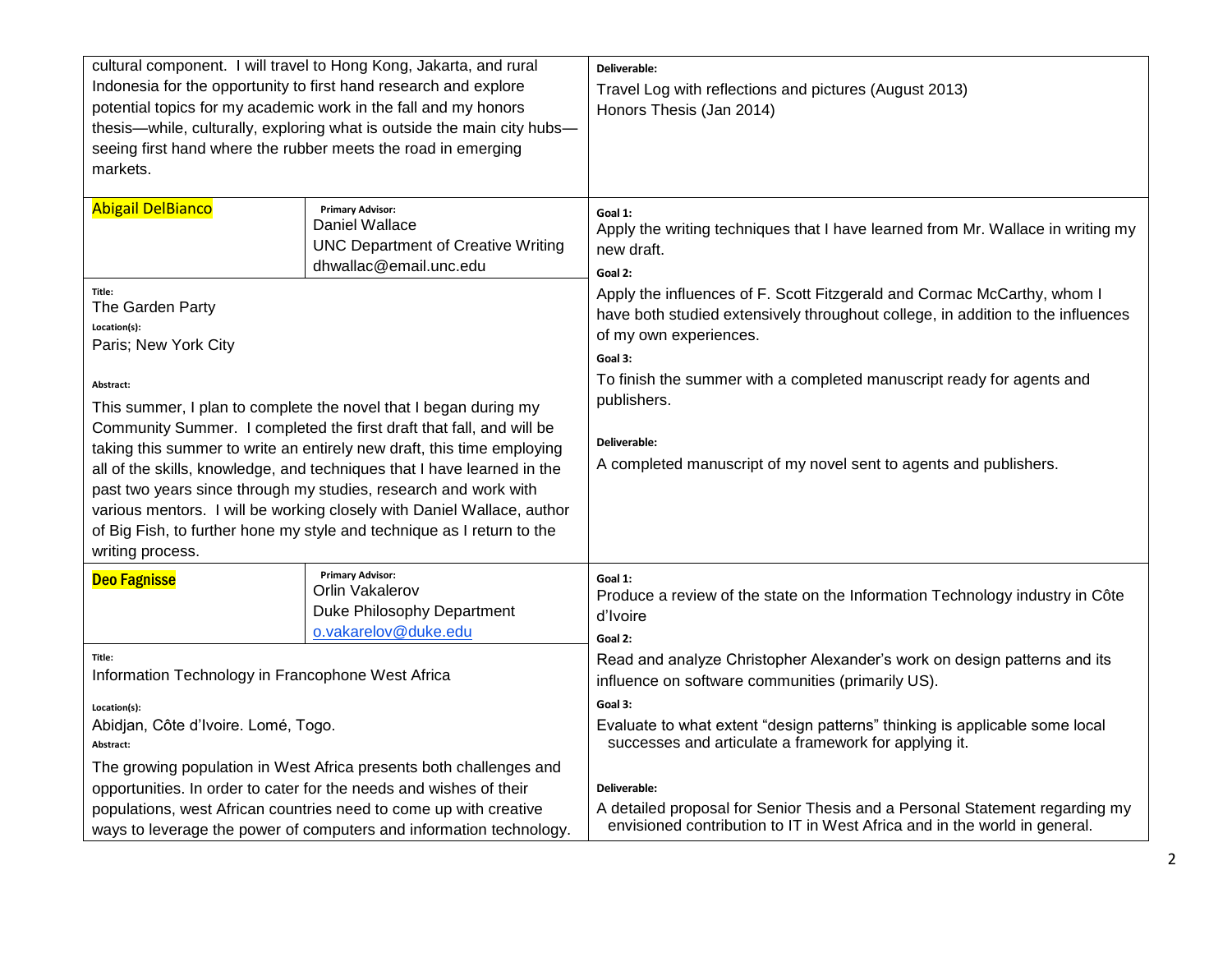| During this summer, I will deepen my understanding of the concept of<br>"Design patterns" and look at a few successful initiatives leveraging<br>technology in order to improve social awareness and well being.                                                                                                                                                                                                                                                                                                                                                                                                                                                                                                                                                                                                                                                                                                                                                                                                                  |                                                                                                                                                                                                                                 |                                                                                                                                                                                                                                                                                                               |
|-----------------------------------------------------------------------------------------------------------------------------------------------------------------------------------------------------------------------------------------------------------------------------------------------------------------------------------------------------------------------------------------------------------------------------------------------------------------------------------------------------------------------------------------------------------------------------------------------------------------------------------------------------------------------------------------------------------------------------------------------------------------------------------------------------------------------------------------------------------------------------------------------------------------------------------------------------------------------------------------------------------------------------------|---------------------------------------------------------------------------------------------------------------------------------------------------------------------------------------------------------------------------------|---------------------------------------------------------------------------------------------------------------------------------------------------------------------------------------------------------------------------------------------------------------------------------------------------------------|
| <b>Erika Ferguson</b>                                                                                                                                                                                                                                                                                                                                                                                                                                                                                                                                                                                                                                                                                                                                                                                                                                                                                                                                                                                                             | <b>Primary Advisor:</b><br>Dr. Anthony So, Duke Professor of<br>Public Policy and Global Health and<br>Director on Global Health and<br><b>Technology Access</b>                                                                |                                                                                                                                                                                                                                                                                                               |
| Title:<br>Intellectual property and Access to Treatment Project<br>Location(s):<br>New York City<br>Organization(s):<br>United Nations Development Programme                                                                                                                                                                                                                                                                                                                                                                                                                                                                                                                                                                                                                                                                                                                                                                                                                                                                      |                                                                                                                                                                                                                                 |                                                                                                                                                                                                                                                                                                               |
| Abstract:<br>For the past two years, I have been working for the Duke Program on<br>Global Health and Technology Access. One of my major projects is<br>studying different multi-disciplinary strategies to create incentives<br>along the value chain for large pharmaceutical companies to create<br>and dispense drugs and technologies at low costs for developing<br>countries. I have had the amazing opportunity to work with Dr.<br>Anthony So at Duke who is an expert in this field that I have become<br>passionate about. This summer, I have the chance to work with Dr.<br>So's peer at UNDP where I will get to work at the forefront of creating<br>new strategies using intellectual property, trade and innovations to<br>create new mechanisms for access to treatment. I will now be able to<br>transfer my knowledge from the past two years in an academic setting<br>to an on the ground project at the UNDP. This experience will<br>culminate into my senior honors thesis and potentially career goals. |                                                                                                                                                                                                                                 |                                                                                                                                                                                                                                                                                                               |
| <b>Kaitlin Gladney</b>                                                                                                                                                                                                                                                                                                                                                                                                                                                                                                                                                                                                                                                                                                                                                                                                                                                                                                                                                                                                            | <b>Primary Advisor:</b><br>Adam Hollowell<br>Director of Student Ministry at Duke<br>University Chapel and Visiting<br>Lecturer in the Department of Religion<br>and Sanford School of Public Policy<br>adam.hollowell@duke.edu | Goal 1:<br>Develop a deeper understanding of the complex relationships between<br>community, identity, social change, and leadership.<br>Goal 2:<br>Improve my photography skills in order to create a documentary and master a<br>new mode of communication and expression in order to strengthen my ability |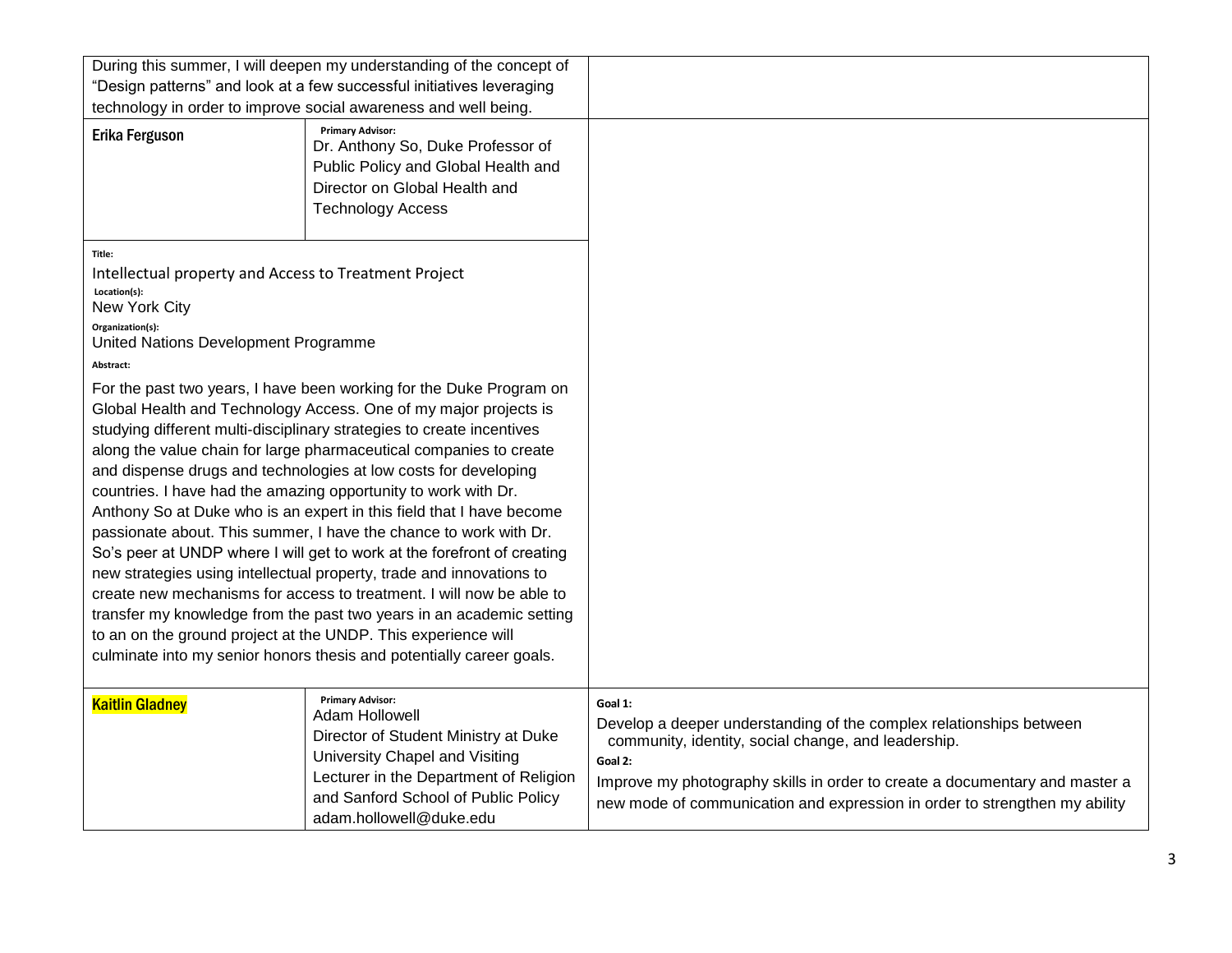| Title:<br>Leadership in community: Leadership dynamics and professional skills<br>acquisition in the music and sports industries<br>Location(s):<br>Abstract:<br>My project is an examination of community. It examines the different<br>manifestations of leadership in community, the way that community<br>structures influence member interaction, and how communities can<br>shape the development of their members' identity and values. I am<br>studying a number of communities, and using myself as a case study<br>to analyze their mechanisms of influence, in order to better understand<br>how these complex dynamics can contribute to spaces for open and<br>honest conversation and the destigmatization of struggle and issues<br>such as mental health.                                                                                                                                                   |                                                                                                                        | to create spaces for open and honest conversation in community.<br>Goal 3:<br>Continue to expand my leadership skills by practicing the "being with" model<br>(see Samuel Wells' The Nazareth Manifesto) of engaging with community to<br>complement my ability to "work for" and "work with," in order to become a<br>more complete, empathetic, and versatile leader.<br>Deliverable:<br>A photo documentary portraying leadership in community and the way that<br>community structures influence member interaction and members'<br>development of identity and values. Also very likely a reflective paper<br>synthesizing my findings. |
|-----------------------------------------------------------------------------------------------------------------------------------------------------------------------------------------------------------------------------------------------------------------------------------------------------------------------------------------------------------------------------------------------------------------------------------------------------------------------------------------------------------------------------------------------------------------------------------------------------------------------------------------------------------------------------------------------------------------------------------------------------------------------------------------------------------------------------------------------------------------------------------------------------------------------------|------------------------------------------------------------------------------------------------------------------------|----------------------------------------------------------------------------------------------------------------------------------------------------------------------------------------------------------------------------------------------------------------------------------------------------------------------------------------------------------------------------------------------------------------------------------------------------------------------------------------------------------------------------------------------------------------------------------------------------------------------------------------------|
| <b>John Guzek</b>                                                                                                                                                                                                                                                                                                                                                                                                                                                                                                                                                                                                                                                                                                                                                                                                                                                                                                           | <b>Primary Advisor:</b><br><b>Michal Osterweil</b><br><b>UNC Professor of Global Studies</b><br>osterwei@email.unc.edu |                                                                                                                                                                                                                                                                                                                                                                                                                                                                                                                                                                                                                                              |
| Title:<br>Developing the Skillset for Social Justice<br>Location(s):<br>New York City<br>Organization(s):<br>Marwood Group<br>Abstract:                                                                                                                                                                                                                                                                                                                                                                                                                                                                                                                                                                                                                                                                                                                                                                                     |                                                                                                                        |                                                                                                                                                                                                                                                                                                                                                                                                                                                                                                                                                                                                                                              |
| I will be working with Marwood Group, a healthcare advising and<br>financial services firm operating in New York, and traveling to the<br>International Youth Leadership Conference in Prague. Marwood's<br>summer internship affords undergraduates the opportunity to rotate<br>through the many branches of the business, which will expose me to<br>the potential private sector opportunities I have graduating with an<br>economics degree and an interest in market analysis. My goal is to<br>develop my ability to develop strong research and communication<br>skills and the ability to balance them in a business environment. I<br>remain dedicated to a life of assisting the underprivileged and<br>underrepresented, and such skills are the foundation to doing so. The<br>International Youth Leadership Conference will to deepen my<br>knowledge of international politics and institutions, develop my |                                                                                                                        |                                                                                                                                                                                                                                                                                                                                                                                                                                                                                                                                                                                                                                              |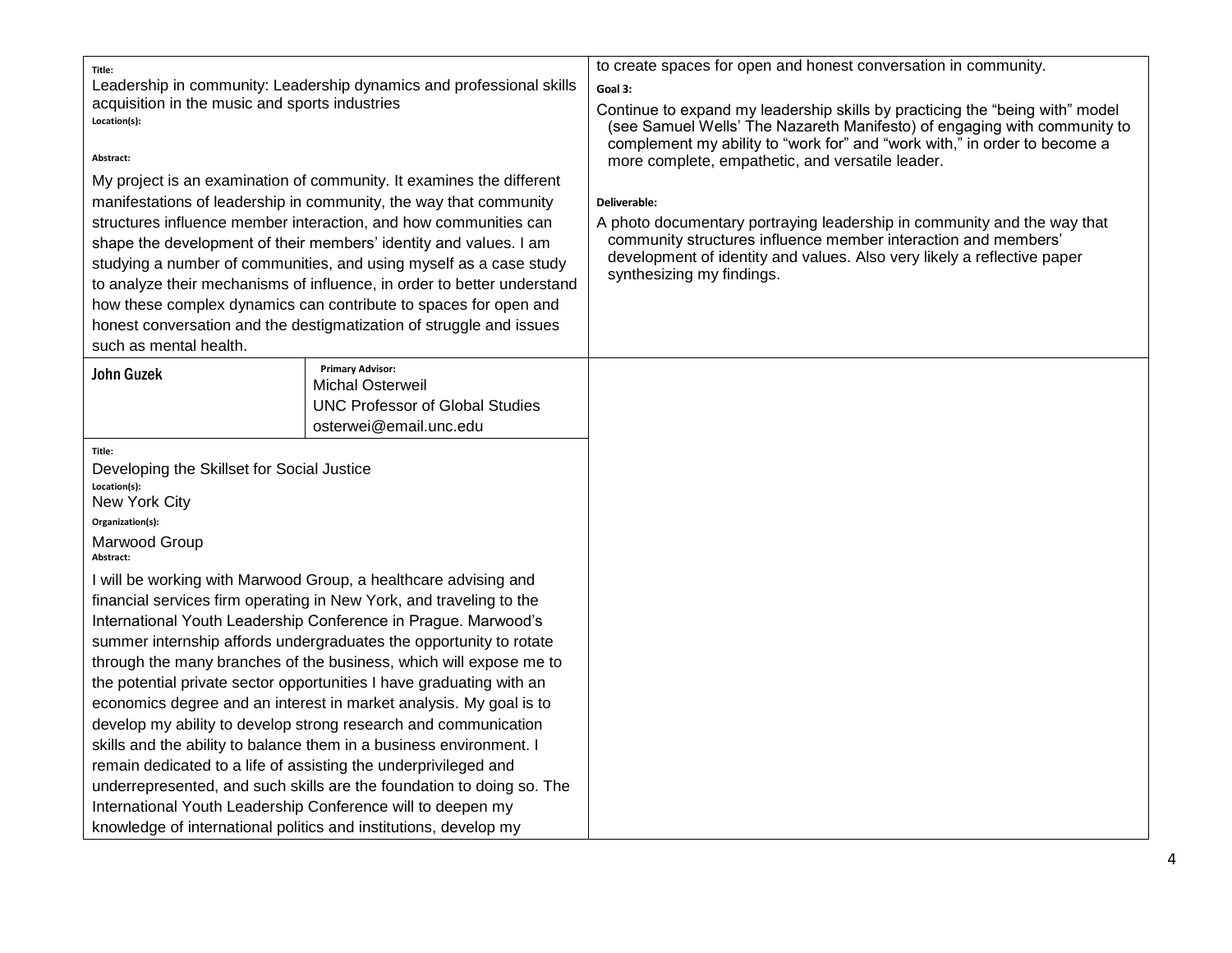| analytical, communicational, and teamwork skills, and help me learn<br>from real-world diplomats and international leaders how to address<br>today's most significant global problems. Drawing in students from<br>around the globe to participate in simulations that imitate various<br>international bodies, the conference challenges attendees to<br>understand and use their tools to resolve real world problems. |                                                                                                                                                                                                                                                                                                                                                                                                                                                                                                                                                                                                                                                                                                                                          |                                                                                                                                                                                                                                                                                                                                                                                                                                                                                                                                                                                                                                                                                                                                               |
|--------------------------------------------------------------------------------------------------------------------------------------------------------------------------------------------------------------------------------------------------------------------------------------------------------------------------------------------------------------------------------------------------------------------------|------------------------------------------------------------------------------------------------------------------------------------------------------------------------------------------------------------------------------------------------------------------------------------------------------------------------------------------------------------------------------------------------------------------------------------------------------------------------------------------------------------------------------------------------------------------------------------------------------------------------------------------------------------------------------------------------------------------------------------------|-----------------------------------------------------------------------------------------------------------------------------------------------------------------------------------------------------------------------------------------------------------------------------------------------------------------------------------------------------------------------------------------------------------------------------------------------------------------------------------------------------------------------------------------------------------------------------------------------------------------------------------------------------------------------------------------------------------------------------------------------|
| <b>Samantha Halle</b><br>Title:<br>Ogilvy and Mather + Camp Kesem<br>Location(s):<br>Chicago, IL; Sophia, NC<br>Organization(s):<br>Ogilvy and Mather and Camp Kesem<br>Abstract:                                                                                                                                                                                                                                        | <b>Primary Advisor:</b><br>Anna Maxfield<br>Adjunct professor in UNC's School of<br>Journalism; Assistant Director of<br><b>Employer Relations for Graduate</b><br><b>Students at Duke University</b><br>annie.maxfield3@gmail.com<br>The two-prong synthesis summer consists of a structured advertising<br>and public relations experience with Ogilvy and Mather in Chicago and<br>an unstructured management and fundraising experience as Camp<br>Kesem North Carolina's director. Kesem work may be done remotely -<br>with the help of an intern who I will be managing - from May to July.<br>The Kesem experience will culminate with the two camp sessions in<br>August. The 10-week Ogilvy and Mather portion of my synthesis | Goal 1:<br>To gain additional exposure to integrated marketing skills required of a public<br>relations or marketing professional;<br>Goal 2:<br>Determine if I feel more challenged in a large or small agency experience; and.<br>Goal 3:<br>Continue to carry out and manage Camp Kesem duties, while synthesizing my<br>passion for activating support services and awareness for said services with<br>developing tangible skills for future positions (how to<br>advertise/publicize/market such services for varying publics)<br>Deliverable:<br>Portfolio (as permissible) of work completed while at Ogilvy and Mather;<br>summer Blog of experiences; Kesem tracking spreadsheets and an<br>additional online crowdfunding campaign |
| summer will take place in Chicago.<br><b>Primary Advisor:</b>                                                                                                                                                                                                                                                                                                                                                            |                                                                                                                                                                                                                                                                                                                                                                                                                                                                                                                                                                                                                                                                                                                                          |                                                                                                                                                                                                                                                                                                                                                                                                                                                                                                                                                                                                                                                                                                                                               |
| <b>Andrew Hanna</b>                                                                                                                                                                                                                                                                                                                                                                                                      | <b>Tony Brown</b><br><b>Duke University</b><br>anthony.brown@gmail.com                                                                                                                                                                                                                                                                                                                                                                                                                                                                                                                                                                                                                                                                   | Goal 1:<br>UN Meeting: Play a major speaking role at the UN High Level Panel and share<br>my new insights regarding global youth challenges and potential solutions.<br>(This was accomplished. My research came up many times during the                                                                                                                                                                                                                                                                                                                                                                                                                                                                                                     |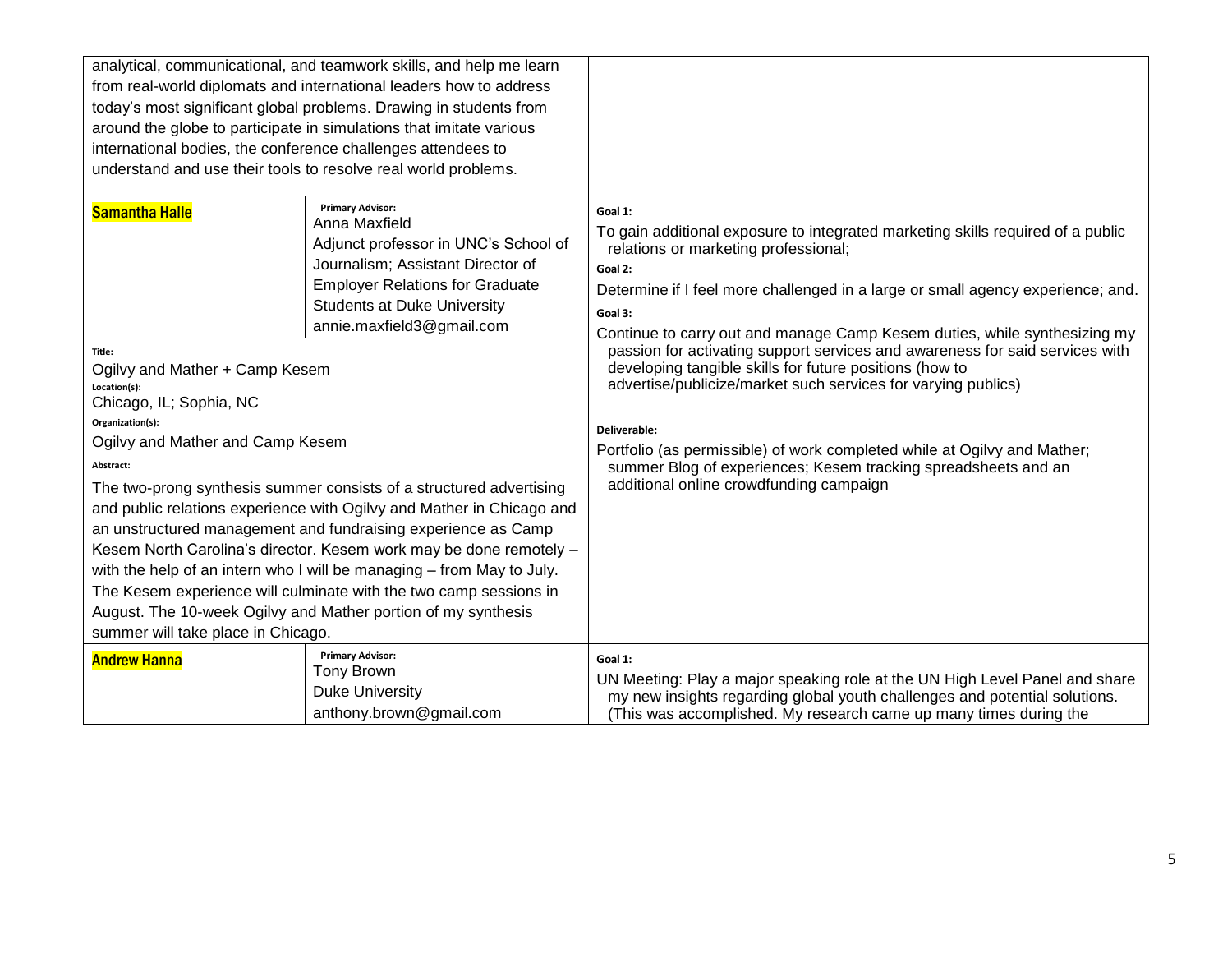| sessions and I was the opening speaker at the High Level Panel youth                                                                                                                                                                                                                                                                                                                                                                                                                                                                                                                                                                                                                                                                                                                                                                                                                                                                                                                                                                                                                                                                                                                                                |
|---------------------------------------------------------------------------------------------------------------------------------------------------------------------------------------------------------------------------------------------------------------------------------------------------------------------------------------------------------------------------------------------------------------------------------------------------------------------------------------------------------------------------------------------------------------------------------------------------------------------------------------------------------------------------------------------------------------------------------------------------------------------------------------------------------------------------------------------------------------------------------------------------------------------------------------------------------------------------------------------------------------------------------------------------------------------------------------------------------------------------------------------------------------------------------------------------------------------|
| meeting).<br>Goal 2:<br>Original Research: Gather professional and complete data from surveys and<br>open conversations with Arab youth that will then be synthesized and<br>integrated into my ongoing project on the unemployment of youth, potential<br>solutions, and its connection to social movements. This integration will be<br>during the Fall as I enroll in another Independent Study with Dr. Krishna.<br>Goal 3:<br>LSAT Preparation: Get to a point at which I am consistently and confidently<br>achieving a 170+ score on my LSAT practice exams. With this score, my GPA,<br>my extracurricular activities, and my potential recommendation letters, I<br>believe I can get accepted into Harvard, Yale, or Stanford Law when I choose<br>to apply.<br>Deliverable:<br>I will provide the program with a reflection essay about each portion of my<br>Synthesis Project. I will also craft a "Launching Forward" blueprint for my<br>senior year based on my experiences this summer and the subsequent<br>reflections. This will include a detailed, very specific plan of senior year and<br>how I will capitalize on what I was given the opportunity to do through the<br>Synthesis Project. |
|                                                                                                                                                                                                                                                                                                                                                                                                                                                                                                                                                                                                                                                                                                                                                                                                                                                                                                                                                                                                                                                                                                                                                                                                                     |
|                                                                                                                                                                                                                                                                                                                                                                                                                                                                                                                                                                                                                                                                                                                                                                                                                                                                                                                                                                                                                                                                                                                                                                                                                     |
|                                                                                                                                                                                                                                                                                                                                                                                                                                                                                                                                                                                                                                                                                                                                                                                                                                                                                                                                                                                                                                                                                                                                                                                                                     |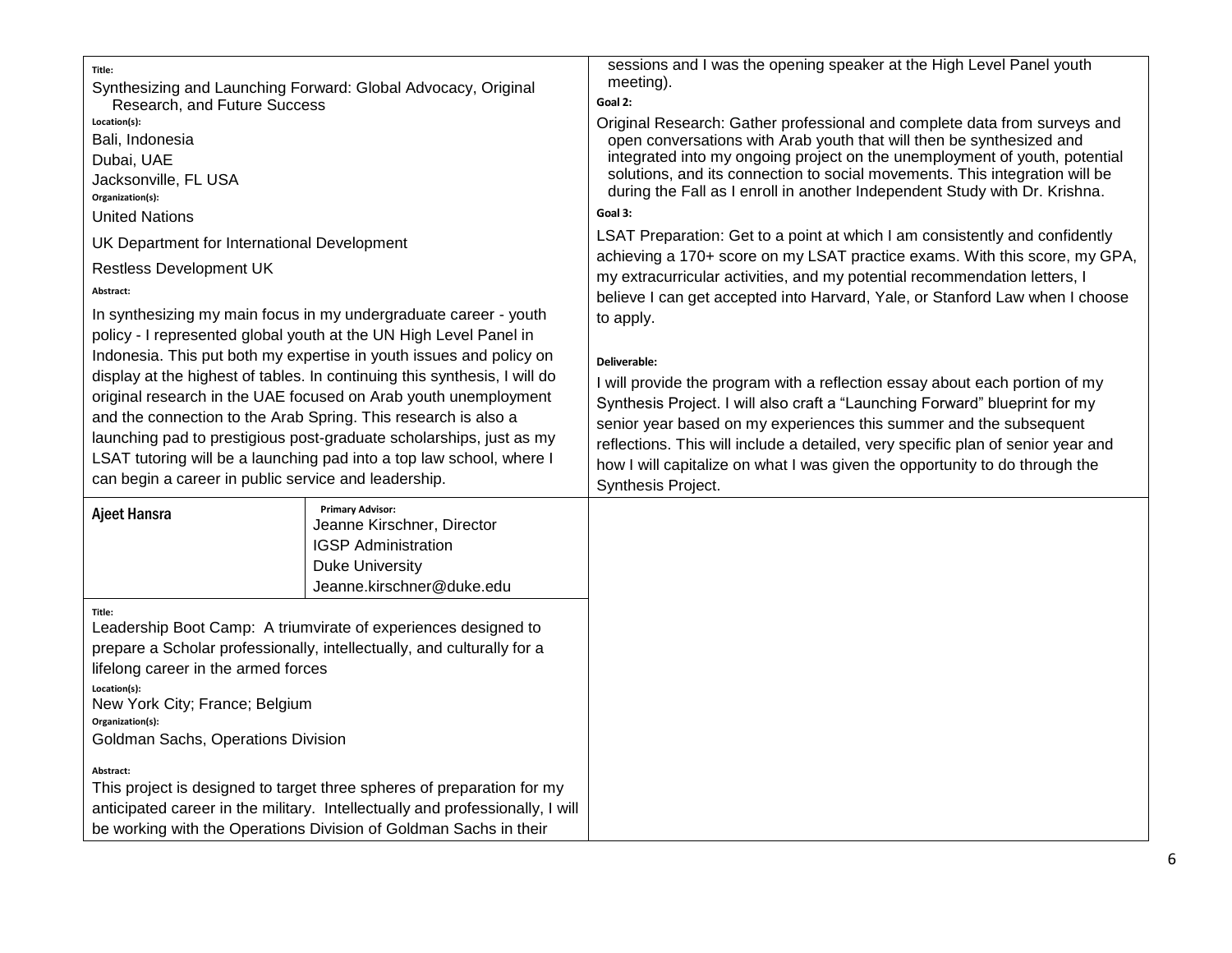| New Jersey Office, ideally focusing on developing algorithms and<br>automated systems to mitigate operational risk. Intellectually, I will<br>also be preparing for the Law School Admissions Test, focusing on<br>honing my ability to leverage my logical reasoning skills in a high-<br>pressure, time sensitive environment. Culturally and intellectually, I will<br>be following the Australian Remembrance Trail, producing geospatial<br>assets to chronicle the journey and develop an insight into the<br>sacrifices and cultural adaptation I must undertake in order to function<br>as a member of the military. |                                                                                                                                                                                                                                                                                                                                                                                                                                                                                                                                                             |
|------------------------------------------------------------------------------------------------------------------------------------------------------------------------------------------------------------------------------------------------------------------------------------------------------------------------------------------------------------------------------------------------------------------------------------------------------------------------------------------------------------------------------------------------------------------------------------------------------------------------------|-------------------------------------------------------------------------------------------------------------------------------------------------------------------------------------------------------------------------------------------------------------------------------------------------------------------------------------------------------------------------------------------------------------------------------------------------------------------------------------------------------------------------------------------------------------|
| <b>Primary Advisor:</b><br><b>Ned Hardison</b><br>Dr. Charles McCall<br><b>Wake Forest Medical School</b><br>chmccall@wakehealth.edu                                                                                                                                                                                                                                                                                                                                                                                                                                                                                         | Goal 1:<br>Complete a Kaplan MCAT study course<br>Goal 2:                                                                                                                                                                                                                                                                                                                                                                                                                                                                                                   |
| Title:<br><b>Preparing for Medical School</b><br>Location(s):<br>Chapel Hill, NC<br>Abstract:<br>My project is to study for the MCAT and apply to medical schools. My<br>main goal throughout my college career has been to work towards<br>getting into a good medical school, and this is the final step. I know<br>that I am going to have to devote a lot of time and energy towards<br>studying, so for this reason I am going to remain in Chapel Hill for the<br>entire summer where I will be able to work distraction-free.                                                                                         | Get a good score (>35) on the MCAT examination<br>Goal 3:<br>Finish all primary applications to Medical School<br>Deliverable:<br>I will provide the program with a reflection essay about each portion of my<br>Synthesis Project. I will also craft a "Launching Forward" blueprint for my<br>senior year based on my experiences this summer and the subsequent<br>reflections. This will include a detailed, very specific plan of senior year and<br>how I will capitalize on what I was given the opportunity to do through the<br>Synthesis Project. |
| <b>Primary Advisor:</b><br><b>Annie Helbling</b><br>Janicanne Shane<br>Duke Student Affairs, Leadership<br>Development and Social Action<br>Program Coordinator<br>janicanne.shane@duke.edu                                                                                                                                                                                                                                                                                                                                                                                                                                  | Goal 1:<br>Connect my academic aspirations with my personal goals by successfully<br>completing an internship on the Hill<br>Goal 2:<br>Step out of my comfort zone and expand my networking skills both in and out<br>of the office                                                                                                                                                                                                                                                                                                                        |
| Title:<br>Interning on the Hill: A Commitment to Service<br>Location(s):<br>Washington DC                                                                                                                                                                                                                                                                                                                                                                                                                                                                                                                                    | Goal 3:<br>Have no regrets at the end of the summer                                                                                                                                                                                                                                                                                                                                                                                                                                                                                                         |
| Organization(s):<br>United States House of Representatives<br>Abstract:<br>This internship is an opportunity for me to bring together my class work<br>and summer intern experiences into a work environment that will                                                                                                                                                                                                                                                                                                                                                                                                       | Deliverable:<br>The most tangible deliverable from this summer will be my documented<br>insights into the network of D.C. and how the spider web of connections affects<br>the outcomes of policy decisions.                                                                                                                                                                                                                                                                                                                                                |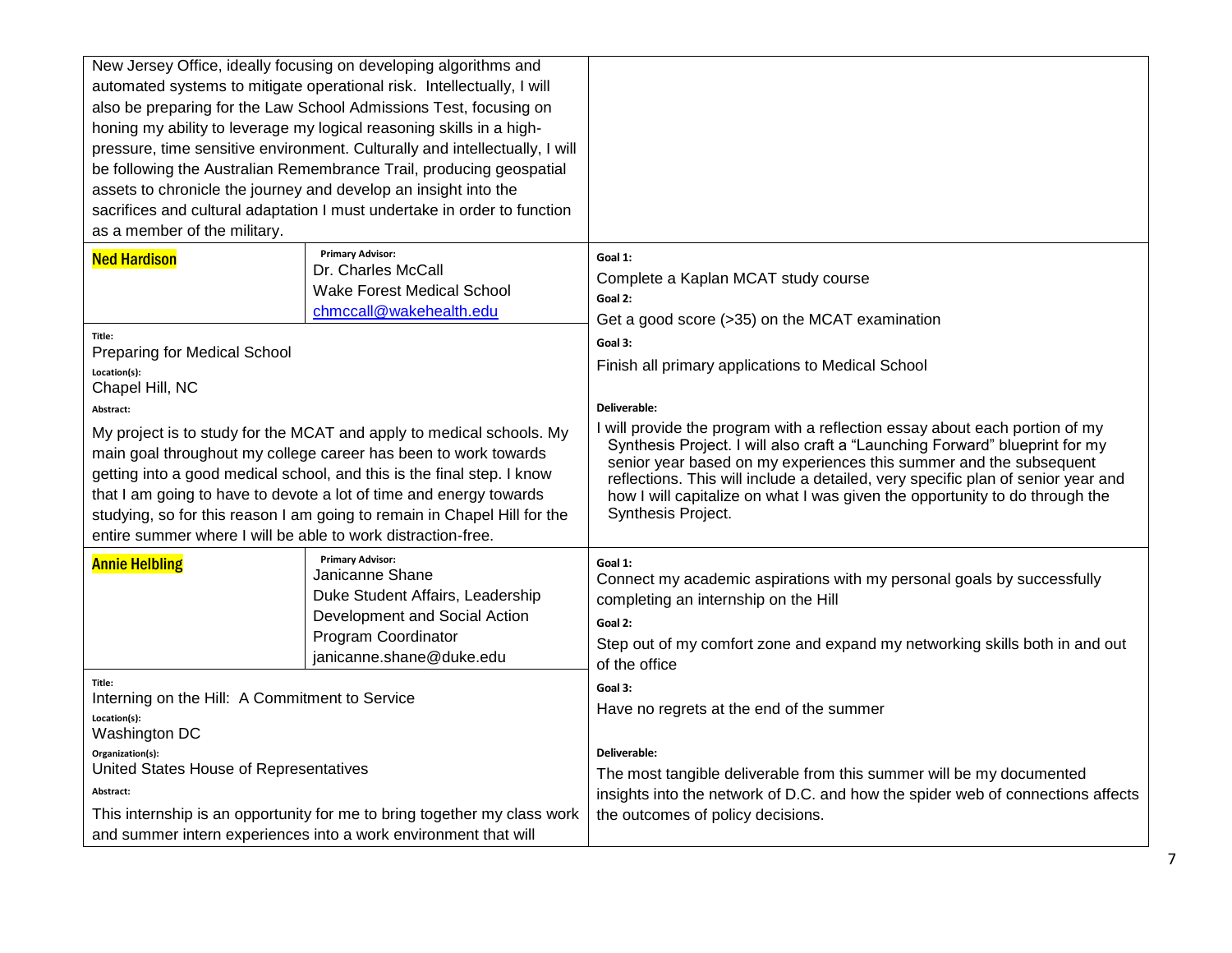| propel me forward to new possibilities in the job sector. By exercising<br>the knowledge I have gained from my internships and the Duke in D.C.<br>public policy semester, I will be an asset to the House Foreign Affairs<br>Committee while simultaneously cultivating relationships and further<br>leadership development that will provide me with career opportunities<br>after graduation.                                                                                                                                                                                                                                                                                                                                                                                                   |                                                                                                                           |                                                                                                                                                                                                                                                                                                                                                                                                                                                                                                                                                                                                                                                                                                                                                                           |
|----------------------------------------------------------------------------------------------------------------------------------------------------------------------------------------------------------------------------------------------------------------------------------------------------------------------------------------------------------------------------------------------------------------------------------------------------------------------------------------------------------------------------------------------------------------------------------------------------------------------------------------------------------------------------------------------------------------------------------------------------------------------------------------------------|---------------------------------------------------------------------------------------------------------------------------|---------------------------------------------------------------------------------------------------------------------------------------------------------------------------------------------------------------------------------------------------------------------------------------------------------------------------------------------------------------------------------------------------------------------------------------------------------------------------------------------------------------------------------------------------------------------------------------------------------------------------------------------------------------------------------------------------------------------------------------------------------------------------|
| <b>Eli Hornstein</b>                                                                                                                                                                                                                                                                                                                                                                                                                                                                                                                                                                                                                                                                                                                                                                               | <b>Primary Advisor:</b><br>Dr. Sebastian Chuwa<br>African Blackwood Conservation<br>Project<br>mpingolink2001@yahoo.co.uk | Goal 1:<br>Build connections and experience in the international conservation field<br>Goal 2:<br>Progress to a high-advanced level of language proficiency in Swahili and an<br>intermediate level of proficiency in Mongolian                                                                                                                                                                                                                                                                                                                                                                                                                                                                                                                                           |
| Title:<br><b>Global Conservation Policy</b><br>Location(s):<br>Mongolia, Nairobi<br>Organization(s):<br>United Nations Environmental Programme<br><b>Wildlife Conservation Society</b><br>National University of Mongolia<br>Guur Mongol Xelnii Sorgool<br>Research Institute of Swahili Studies of Eastern Africa<br>Abstract:<br>I will complete a project that covers the biological, political and<br>language aspects of international conservation policy. By studying<br>Mongolian and Swahili, supplemented by Foreign Language and Area<br>Studies grants from the US government, I will gain skills that are both<br>immediately useful to my internships and to my long-term prospects.<br>will use those language skills in concurrent environmental policy work<br>in both countries. |                                                                                                                           | Goal 3:<br>Directly improve my applications and sponsor institution connections for the<br>Fulbright application next year, as well as for other potential postgraduate<br>opportunities either in grad school or as an employee<br>Deliverable:<br>I will document and summarize my work in Mongolia related to World<br>Environment Day and future conservation projects in Dornod province throught<br>the national university. I will undergo US government language proficiency<br>evaluations when I return from the summer to determine my success in<br>meeting my goals. I will additionally pursue work in language exchange and<br>relevant biological research via the Duke language partner program and both<br>Duke and UNC labs throughout my senior year. |
| Jordan Imbrey                                                                                                                                                                                                                                                                                                                                                                                                                                                                                                                                                                                                                                                                                                                                                                                      | <b>Primary Advisor:</b><br>Josh Gibson<br><b>Duke University</b>                                                          |                                                                                                                                                                                                                                                                                                                                                                                                                                                                                                                                                                                                                                                                                                                                                                           |
|                                                                                                                                                                                                                                                                                                                                                                                                                                                                                                                                                                                                                                                                                                                                                                                                    | joshigi@duke.edu                                                                                                          |                                                                                                                                                                                                                                                                                                                                                                                                                                                                                                                                                                                                                                                                                                                                                                           |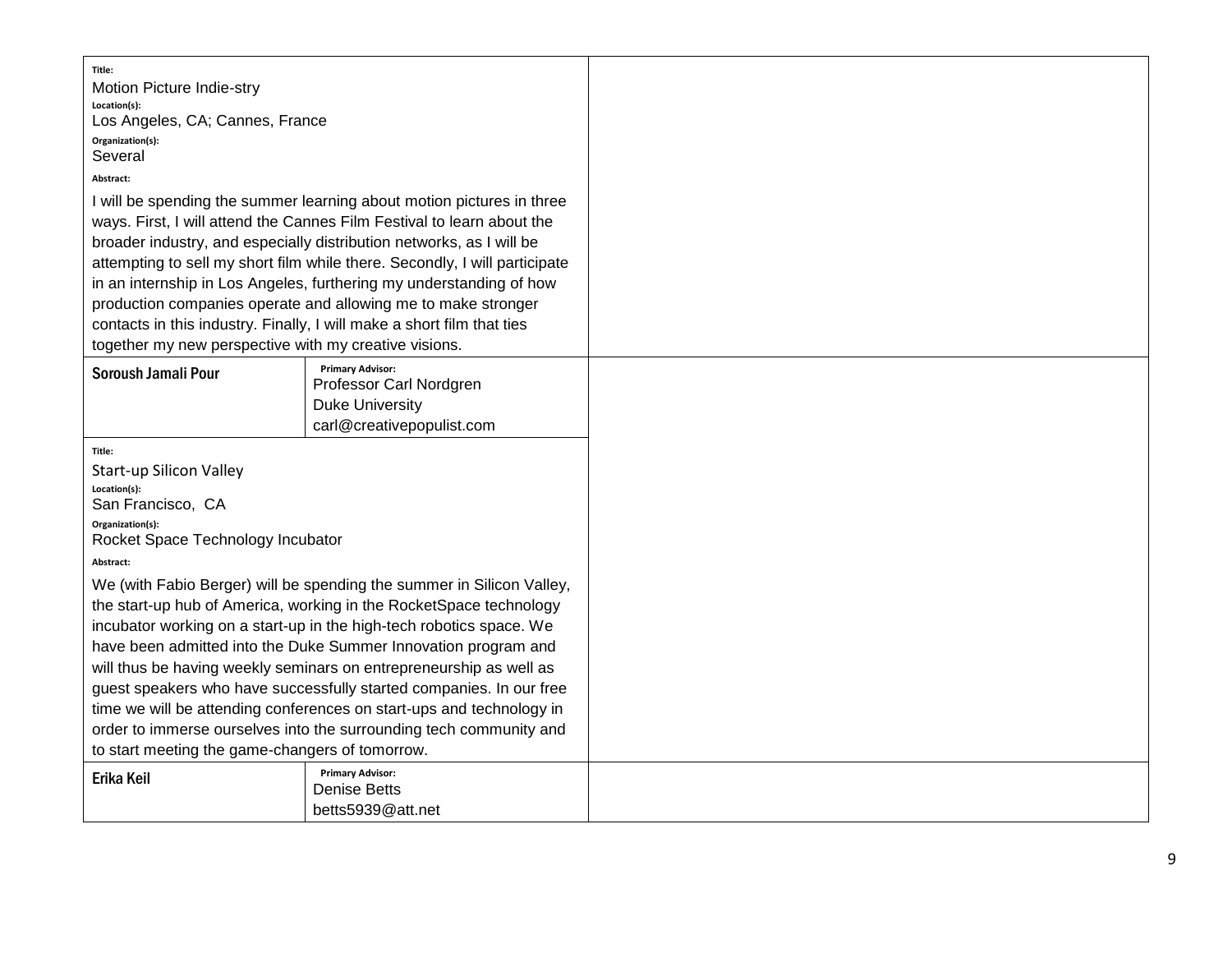| Title:<br>An Exploration into the State of Women's Healthcare<br>Location(s):<br>Bangkok and Chiang Mai, Thailand and Durham, North Carolina<br>Organization(s):<br>Blue Cross Blue Shield of North Carolina<br>Abstract:<br>Conceived from a deep personal interest, I am looking to evaluate the<br>relationship between women's productivity and their status in their<br>society - particularly as it relates to their healthcare opportunities. I am<br>evaluating this through a two-pronged experience: 1) A professional<br>internship with the largest healthcare issuer in the State, Blue Cross<br>Blue Shield of North Carolina. 2) A set of conversations with individual<br>intimately involved in a specific subset of women's health issues in an<br>international setting. |                                            |                                                                                                                                                                                                                                                                                                                                                                                                                                                                                                                                                                                                                                                                                                                                                                                                                                                                                                                                                                                                                                                                                                                                                                                                                  |
|---------------------------------------------------------------------------------------------------------------------------------------------------------------------------------------------------------------------------------------------------------------------------------------------------------------------------------------------------------------------------------------------------------------------------------------------------------------------------------------------------------------------------------------------------------------------------------------------------------------------------------------------------------------------------------------------------------------------------------------------------------------------------------------------|--------------------------------------------|------------------------------------------------------------------------------------------------------------------------------------------------------------------------------------------------------------------------------------------------------------------------------------------------------------------------------------------------------------------------------------------------------------------------------------------------------------------------------------------------------------------------------------------------------------------------------------------------------------------------------------------------------------------------------------------------------------------------------------------------------------------------------------------------------------------------------------------------------------------------------------------------------------------------------------------------------------------------------------------------------------------------------------------------------------------------------------------------------------------------------------------------------------------------------------------------------------------|
| <b>Primary Advisor:</b><br><b>Aaron Lutkowitz</b><br>Liat Srur, Israel Fellow<br><b>UNC Hillel</b><br>lsrur@nchillel.org<br>Title:<br>Economic Evolution: How Data Impacts Different Macro-Economic<br>Models<br>Location(s):<br>Tel Aviv, Amsterdam, Berlin<br>Organization(s):<br><b>Birthright Excel</b><br>Abstract:<br>I will be spending ten weeks interning as a research consultant to an<br>Israeli firm and attending some of Israel's most important economic<br>and political events. In my final week, I will travel to Holland's and<br>Germany's capitals to compare the differences between European and<br>Middle Eastern economic models.                                                                                                                                 |                                            | Goal 1:<br>Expand my competence in analyzing data. I used my classroom in New Orleans<br>and my research in Hanoi to develop some data analysis techniques; I want to<br>continue this trend and delve further in Tel Aviv<br>Goal 2:<br>Understand the local market. In New Orleans and Hanoi, I spent more time<br>exploring and less time trying to understand the individual consumer. In Tel<br>Aviv, I will be matched with an Israeli peer that will help take me into the mind<br>of the locals.<br>Goal 3:<br>Appreciate and engage in economic diversity. By spending a final week in<br>Amsterdam and Berlin and touring the most important economic institutions in<br>Europe, I will be able to contrast American, Asian, Middle Eastern, and<br>European markets and theorize about similarities and differences among them.<br>Deliverable:<br>The primary deliverable that I will provide is the completion of a consulting<br>project for a firm. Although I enter my summer with little knowledge of the firm,<br>of consulting, or of the Israeli market, over the course of the summer, I will<br>expand my knowledge in all three and provide a product that will be useful to<br>the firm. |
| <b>Paula Munoz</b>                                                                                                                                                                                                                                                                                                                                                                                                                                                                                                                                                                                                                                                                                                                                                                          | <b>Primary Advisor:</b><br>Dr. Dianne Ward |                                                                                                                                                                                                                                                                                                                                                                                                                                                                                                                                                                                                                                                                                                                                                                                                                                                                                                                                                                                                                                                                                                                                                                                                                  |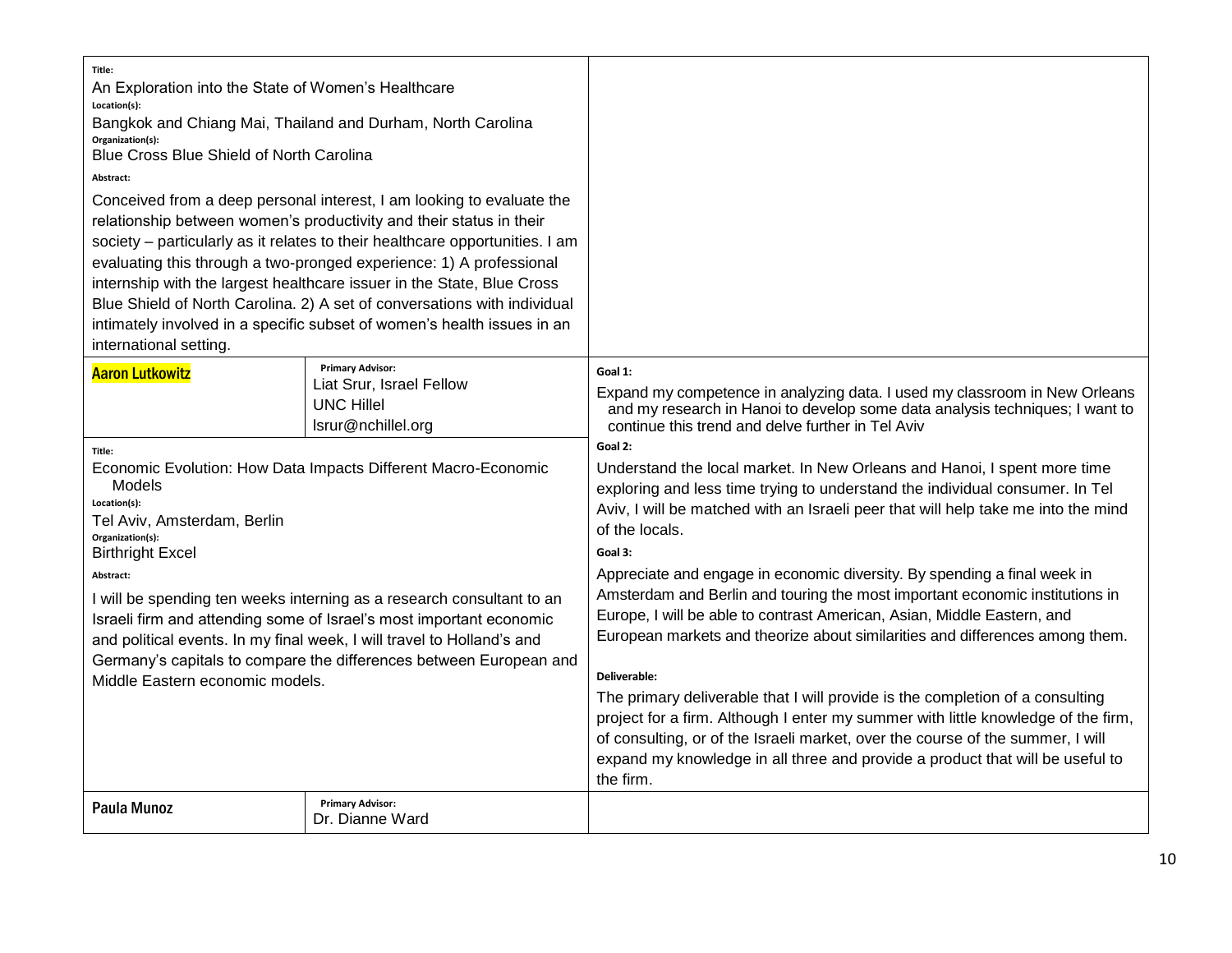|                                                                                                                                                                                                                                                                                                                                                                                                                                                                                                                                                                                                                                            | <b>UNC</b>                                                                                                                                                                                                                                                                                                                                                             |                                                                                                                                                                                                                                                            |
|--------------------------------------------------------------------------------------------------------------------------------------------------------------------------------------------------------------------------------------------------------------------------------------------------------------------------------------------------------------------------------------------------------------------------------------------------------------------------------------------------------------------------------------------------------------------------------------------------------------------------------------------|------------------------------------------------------------------------------------------------------------------------------------------------------------------------------------------------------------------------------------------------------------------------------------------------------------------------------------------------------------------------|------------------------------------------------------------------------------------------------------------------------------------------------------------------------------------------------------------------------------------------------------------|
| dsward@email.unc.edu                                                                                                                                                                                                                                                                                                                                                                                                                                                                                                                                                                                                                       |                                                                                                                                                                                                                                                                                                                                                                        |                                                                                                                                                                                                                                                            |
| Title:<br>Translational Health Internship in Argentina<br>Location(s):<br>Buenos Aires, Argentina<br>Organization(s):<br>Georgetown University<br>School of Nursing and Health Studies<br>Abstract:<br>and I will conduct research on respiratory diseases.                                                                                                                                                                                                                                                                                                                                                                                | This summer I will be participating in a program that will provide me<br>with the opportunity to fully engage in hands-on lab research that<br>reinforces the scientific knowledge I have acquired in the classroom at<br>both UNC and Duke. I will use this summer to explore various realms<br>of medicine by shadowing physicians at both large and small hospitals |                                                                                                                                                                                                                                                            |
| <b>Blake O'Connor</b>                                                                                                                                                                                                                                                                                                                                                                                                                                                                                                                                                                                                                      | <b>Primary Advisor:</b><br>Olita Terry, Youth Leadership<br>Program Manager<br><b>Bezos Family Foundation</b>                                                                                                                                                                                                                                                          | Goal 1:<br>Develop a strategic plan for scaling the Aspen Challenge<br>Goal 2:<br>Develop a toolbox for creating the I Feel the Need to Read literacy project.                                                                                             |
| Title:<br>Scaling the Aspen Challenge - A National Model for Project-Based<br>Learning<br>Location(s):<br>Aspen, Colorado<br>Organization(s):<br>Bezos Family Foundation and<br>The Aspen Institute<br>Abstract:                                                                                                                                                                                                                                                                                                                                                                                                                           |                                                                                                                                                                                                                                                                                                                                                                        | Goal 3:<br>Realize a direction I want to pursue personally, professionally, and/or<br>academically post-graduation<br>Deliverable:<br>Pending legal restrictions, I will share the toolbox for scaling the Aspen<br>Challenge and I Feel the Need to Read. |
| In Aspen, I will work with a small team of thinkers from the Aspen<br>Institute, Bezos Family Foundation, and IDEO to develop a strategic<br>plan for scaling the Aspen Challenge - project-based learning program<br>"provides a platform, inspiration, and tools for young people to design<br>solutions to some of the most critical and complicated problems we<br>face." Eventually, I will take the lessons learned to scale my own<br>project-based learning/service-learning program, I Feel the Need to<br>Read, which galvanizes high school students to inspire and put books<br>in the hands of Title I second grade students. |                                                                                                                                                                                                                                                                                                                                                                        |                                                                                                                                                                                                                                                            |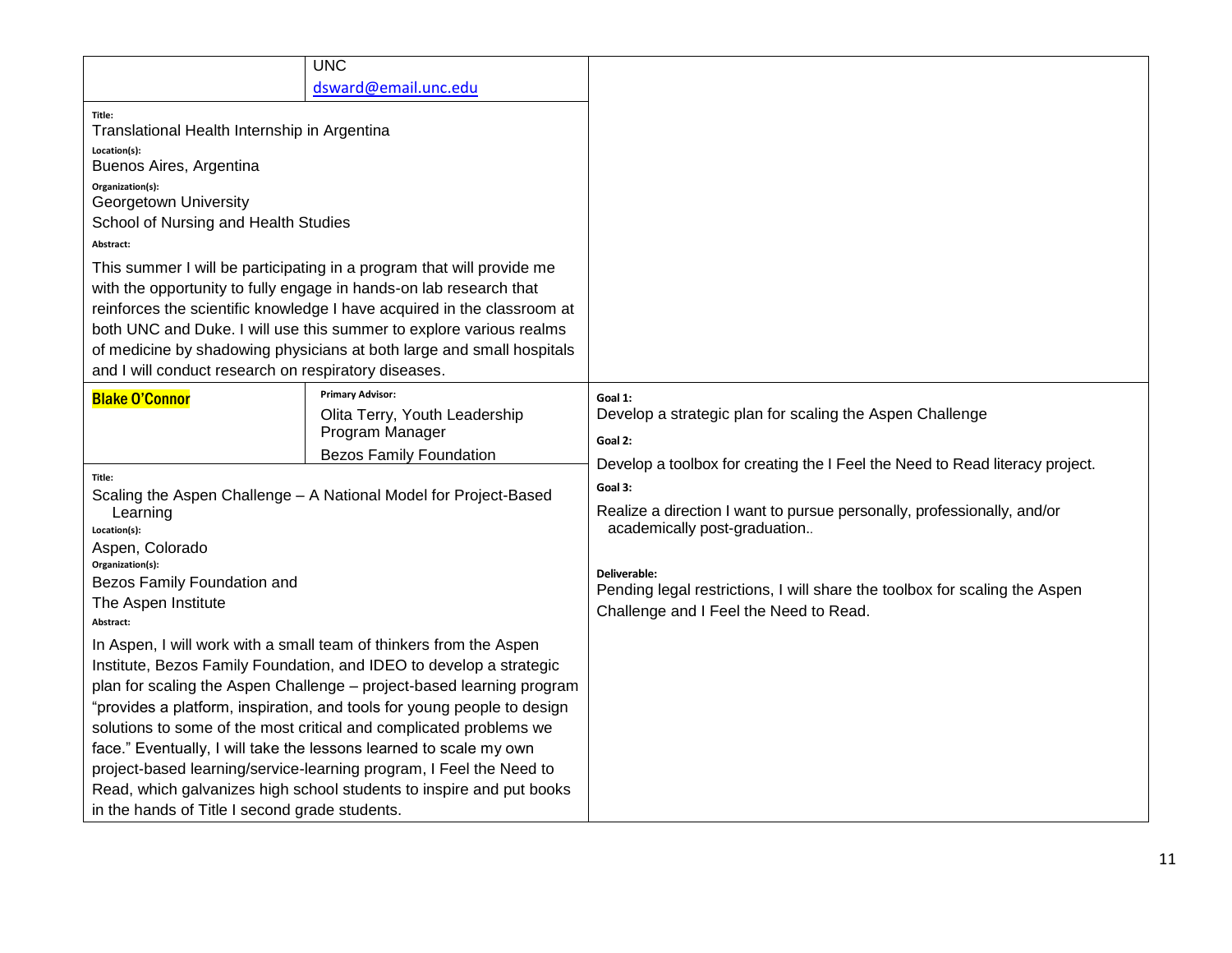| <b>Michael Oliver</b>                                                                                                                                                                                                                                                                                                                                                                                                                                                                                                                                                                                                                                                                                                                                             | <b>Primary Advisor:</b><br>Professor Ellen Hemphill<br><b>Duke University</b><br>Department of Theater Studies<br>Erhemphill@gmail.com |                                                                                                                                                         |
|-------------------------------------------------------------------------------------------------------------------------------------------------------------------------------------------------------------------------------------------------------------------------------------------------------------------------------------------------------------------------------------------------------------------------------------------------------------------------------------------------------------------------------------------------------------------------------------------------------------------------------------------------------------------------------------------------------------------------------------------------------------------|----------------------------------------------------------------------------------------------------------------------------------------|---------------------------------------------------------------------------------------------------------------------------------------------------------|
| Title:<br>My Two Sides of Leadership<br>Location(s):<br>France and Instanbul<br>Abstract:<br>There are two sides to leadership that I see: 1. personal leadership<br>and 2. Larger-scale leadership This summer will be about developing<br>and combining both kinds of leadership. Firstly, in France, I will spend<br>time in a Zen monastery cultivating an inner composure and ability to<br>act peacefully. Then, I will develop my skills as a theater practitioner<br>whilst considering deeper questions of what it means to practice Zen<br>Buddhism from a philosophical lens. Finally, I will help coordinate a<br>two week long intensive course in Istanbul for youth from Europe and<br>the MENA region thus engaging with larger-scale leadership. |                                                                                                                                        |                                                                                                                                                         |
| <b>Wilson Orr</b>                                                                                                                                                                                                                                                                                                                                                                                                                                                                                                                                                                                                                                                                                                                                                 | <b>Primary Advisor:</b><br>Prof. Bill Weld<br><b>UNC Kenan-Flagler</b>                                                                 |                                                                                                                                                         |
| Title:<br>Reaching My Goals<br>Location(s):<br>Argentina; New York City<br>Organization(s):<br>JP Morgan Investment Banking Division<br>Abstract:<br>I will begin the summer traveling in Argentina with four other<br>Robertson Scholars for two-weeks in May to build upon my ongoing<br>dedication to friendship/community, international exposure, and<br>leadership development. I will move to New York City for a nine-week<br>internship in investment banking with JP Morgan.                                                                                                                                                                                                                                                                            |                                                                                                                                        |                                                                                                                                                         |
| <b>Thomas Pendlebury</b>                                                                                                                                                                                                                                                                                                                                                                                                                                                                                                                                                                                                                                                                                                                                          | <b>Primary Advisor:</b><br>Keith Simmons<br><b>UNC</b><br>Department of Philosophy                                                     | Goal 1:<br>I hope to expand greatly my acquaintance with the tools of formal<br>epistemology, and especially those of decision and game theory, which I |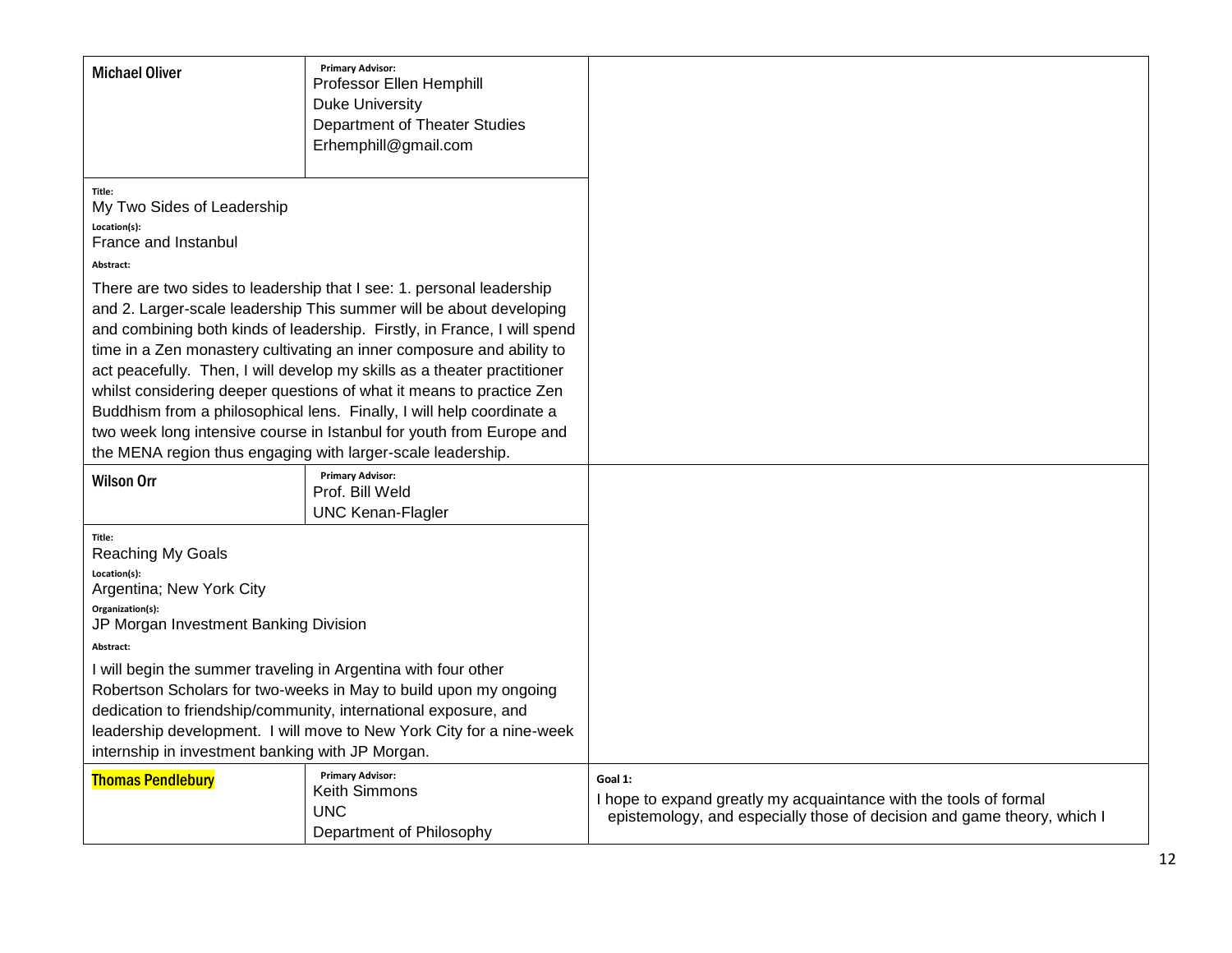| Title:                                                    |                                                                           | have not had occasion to study in a robustly philosophical context.                                                                                                 |
|-----------------------------------------------------------|---------------------------------------------------------------------------|---------------------------------------------------------------------------------------------------------------------------------------------------------------------|
| Representation and Conception                             |                                                                           | Goal 2:                                                                                                                                                             |
| Location(s):                                              |                                                                           | I hope that my exposure to current work in formal semantics and pragmatics                                                                                          |
| Pittsburgh; Ann Arbor                                     |                                                                           | will be such that I can begin to exploit these tools in my own thinking, in                                                                                         |
| Organization(s):                                          |                                                                           | particular in the revision of work I've already done on definite descriptions in                                                                                    |
| Carnegie-Mellon University; University of Michigan        |                                                                           | English, and perhaps in (future) work on systems of semantic interpretation<br>for minimalist grammars.                                                             |
| Abstract:                                                 |                                                                           |                                                                                                                                                                     |
|                                                           | There are two important ways in which I shall exploit the summer in       | Deliverable:                                                                                                                                                        |
|                                                           | preparation for graduate school in philosophy. The first involves the     |                                                                                                                                                                     |
|                                                           | development of technical skills; for this, I'll attend the summer school  | I shall submit at least one essay that is ready to serve as a writing sample for a<br>graduate application. This will be a piece of work that very clearly displays |
|                                                           | in formal epistemology at CMU and the linguistic institute in Ann Arbor.  | my intellectual and, in particular, philosophical development. The length will                                                                                      |
|                                                           | The second involves displaying philosophical promise: for this, I'll work | be approximately twenty pages.                                                                                                                                      |
|                                                           | with Keith Simmons over the summer—and next year—on my thesis,            |                                                                                                                                                                     |
| and on shorter pieces that will serve as writing samples. |                                                                           |                                                                                                                                                                     |
| <b>Jacob Robinson</b>                                     | <b>Primary Advisor:</b>                                                   |                                                                                                                                                                     |
|                                                           | <b>Richard Griffiths</b>                                                  |                                                                                                                                                                     |
|                                                           | Vice President and Senior Editorial                                       |                                                                                                                                                                     |
|                                                           | Director, CNN                                                             |                                                                                                                                                                     |
|                                                           | Richard.t.griffiths@turner.com                                            |                                                                                                                                                                     |
| Title:                                                    |                                                                           |                                                                                                                                                                     |
| The Narrative of Leadership                               |                                                                           |                                                                                                                                                                     |
| Location(s):                                              |                                                                           |                                                                                                                                                                     |
| Atlanta, Georgia                                          |                                                                           |                                                                                                                                                                     |
| Organization(s):<br><b>CNN</b>                            |                                                                           |                                                                                                                                                                     |
| Abstract:                                                 |                                                                           |                                                                                                                                                                     |
|                                                           | This summer, I am looking to explore the use of narrative on a macro      |                                                                                                                                                                     |
|                                                           | level. As an intern on CNN's The Row, I will fact-check and research      |                                                                                                                                                                     |
|                                                           | information for scripts, in order to ensure they are fair, accurate, and  |                                                                                                                                                                     |
|                                                           | balanced. An internship at CNN intrigues me because I endeavor to         |                                                                                                                                                                     |
|                                                           | make a positive impact on my community and the world. I am                |                                                                                                                                                                     |
|                                                           |                                                                           |                                                                                                                                                                     |
| committed to bringing awareness to the experience of the  |                                                                           |                                                                                                                                                                     |
|                                                           | disadvantaged and giving a voice to the voiceless. I believe an           |                                                                                                                                                                     |
|                                                           | internship at CNN will give me the opportunity to explore using stories   |                                                                                                                                                                     |
|                                                           | and storytelling as a means to educate, mobilize, and lead others.        |                                                                                                                                                                     |
| <b>Stefanie Schwemlein</b>                                | <b>Primary Advisor:</b>                                                   |                                                                                                                                                                     |
|                                                           | <b>Ryan Cronk</b>                                                         |                                                                                                                                                                     |
|                                                           | <b>UNC</b>                                                                |                                                                                                                                                                     |
|                                                           | ryan.d.cronk@gmail.com                                                    |                                                                                                                                                                     |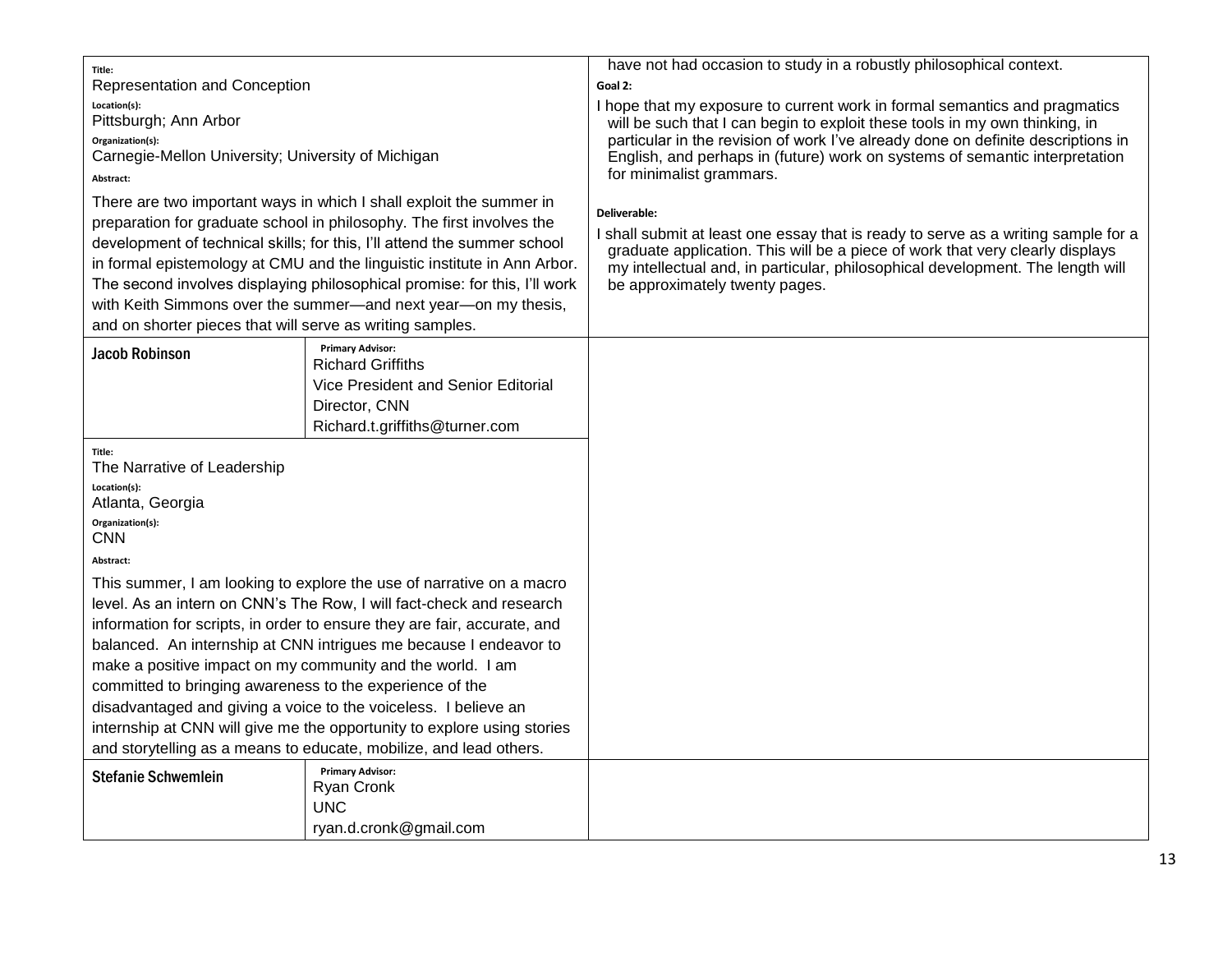| Title:<br>Research Assistant at the UNC Water Institute<br>Location(s):                                                                       |                                                                            |
|-----------------------------------------------------------------------------------------------------------------------------------------------|----------------------------------------------------------------------------|
| Chapel Hill, NC                                                                                                                               |                                                                            |
| Organization(s):<br><b>UNC Water Institute</b>                                                                                                |                                                                            |
| Abstract:                                                                                                                                     |                                                                            |
| This summer I will be working as a research assistant in the UNC                                                                              |                                                                            |
| Water Institute, one of the world's leading institutions for the<br>translation of water and public health research into international policy |                                                                            |
| and practice. I will be working on my senior honors thesis as well as                                                                         |                                                                            |
| contributing to existing projects in the Water Institute.                                                                                     |                                                                            |
| <b>Robert Sewell</b>                                                                                                                          | <b>Primary Advisor:</b><br>Angela Dickerson                                |
|                                                                                                                                               | Associate Dean, Global Program,                                            |
|                                                                                                                                               | Kenan Flagler Business School                                              |
|                                                                                                                                               | Angela_Bond@kenan-flagler.unc.edu                                          |
| Title:                                                                                                                                        |                                                                            |
| Argentina Enterprise and Management Consulting<br>Location(s):                                                                                |                                                                            |
| Argentina and Atlanta, Georgia                                                                                                                |                                                                            |
| Organization(s):                                                                                                                              |                                                                            |
| <b>Deloitte Consulting LLP</b><br>Abstract:                                                                                                   |                                                                            |
|                                                                                                                                               | This synthesis summer will include traveling through Argentina for         |
|                                                                                                                                               | three weeks with other Robertson Scholars, Caiti Slattery, Zack Zlatev,    |
|                                                                                                                                               | and Wilson Orr. We will engage with nature and push our comfort zone       |
|                                                                                                                                               | while also engaging in reflection activities in a variety of environments, |
| including rain forest and desert. From there, we will travel to Buenos<br>Aires to learn about Argentina's urban economy and more about its   |                                                                            |
|                                                                                                                                               | culture. Then, I will complete a 10-week management consulting             |
| internship in Deloitte Consulting LLP's Strategy & Operations Group.                                                                          |                                                                            |
| <b>Caitilin Slattery</b>                                                                                                                      | <b>Primary Advisor:</b>                                                    |
|                                                                                                                                               | Elliott Wolf (switched mentors during<br>the summer)                       |
|                                                                                                                                               |                                                                            |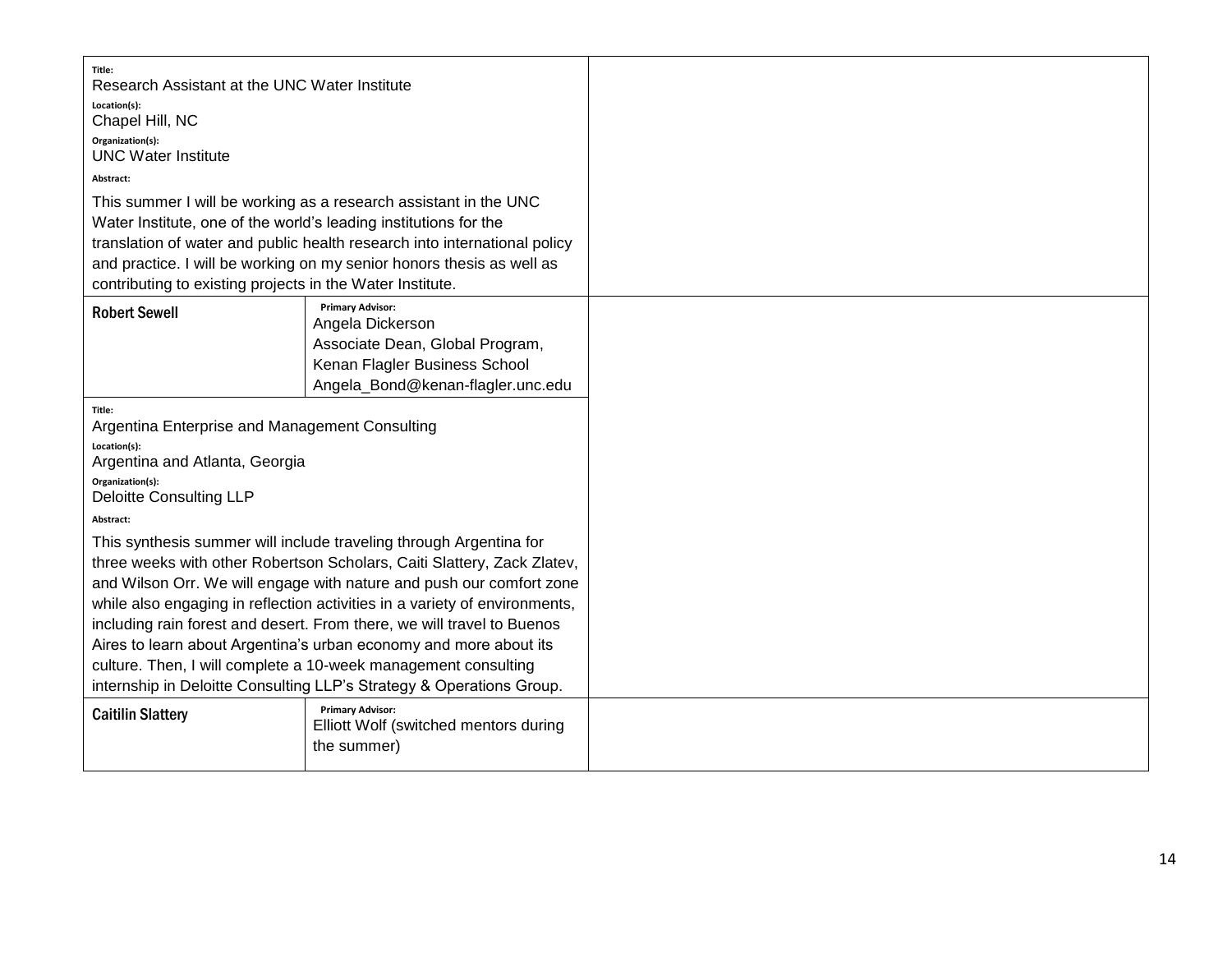| Title:<br>Location(s):<br>Argentina; Santa Monica, CA; New York City<br>Organization(s):<br>Levo League<br>Credit Suisse, Private Fund Group<br>Abstract:<br>enhancing personal, professional, and social development. | Argentina Enterprise, Individual Business Ventures, and Private Equity<br>The program use to conduct a Personal Effectiveness Retreat to<br>increase self-awareness and build practical fundamental leadership<br>skills. In the absence of this retreat and my main activity for the<br>summer being a finance internship in NYC, I wanted to assure I still<br>dedicated a portion of my summer to further cultivating leadership,<br>collaboration, and self-awareness traits. Moreover, neither of my<br>previous summers have been particularly community heavy and I<br>would be remiss to not dedicate at least some of my synthesis summer<br>to the Robertson community. My synthesis summer has aims at |                                                                                                                                                                                                      |
|------------------------------------------------------------------------------------------------------------------------------------------------------------------------------------------------------------------------|-------------------------------------------------------------------------------------------------------------------------------------------------------------------------------------------------------------------------------------------------------------------------------------------------------------------------------------------------------------------------------------------------------------------------------------------------------------------------------------------------------------------------------------------------------------------------------------------------------------------------------------------------------------------------------------------------------------------|------------------------------------------------------------------------------------------------------------------------------------------------------------------------------------------------------|
| <b>Daniel Strunk</b>                                                                                                                                                                                                   | <b>Primary Advisor:</b><br>Prof. Peter Feaver<br><b>Duke University</b><br>pfeaver@duke.edu                                                                                                                                                                                                                                                                                                                                                                                                                                                                                                                                                                                                                       | Goal 1:<br>Better understand/observe how Think Tanks formulate policy<br>recommendations.<br>Goal 2:                                                                                                 |
| Title:<br>Daniel's Synthesis Summer of Excellence!<br>Location(s):<br>Washington DC<br>Organization(s):<br>The American Enterprise Group<br>Abstract:<br>present day security threats that face the U.S.               | Daniel Strunk will be spending the summer interning in Washington,<br>D.C. for the first time. He will work for the Marilyn Ware Center for<br>Security Studies at The American Enterprise Institute, helping<br>Resident Scholars Gary Schmitt and Thomas Donnelly analyze                                                                                                                                                                                                                                                                                                                                                                                                                                       | Develop my human capital by becoming a better researcher.<br>Goal 3:<br>Educate myself on international relations and foreign policy issues facing the<br>U.S.<br>Deliverable:<br>Under development. |
| <b>Colin Ward</b>                                                                                                                                                                                                      | <b>Primary Advisor:</b><br>Carmella La Bianca<br><b>Duke University</b><br>cl209@duke.edu                                                                                                                                                                                                                                                                                                                                                                                                                                                                                                                                                                                                                         |                                                                                                                                                                                                      |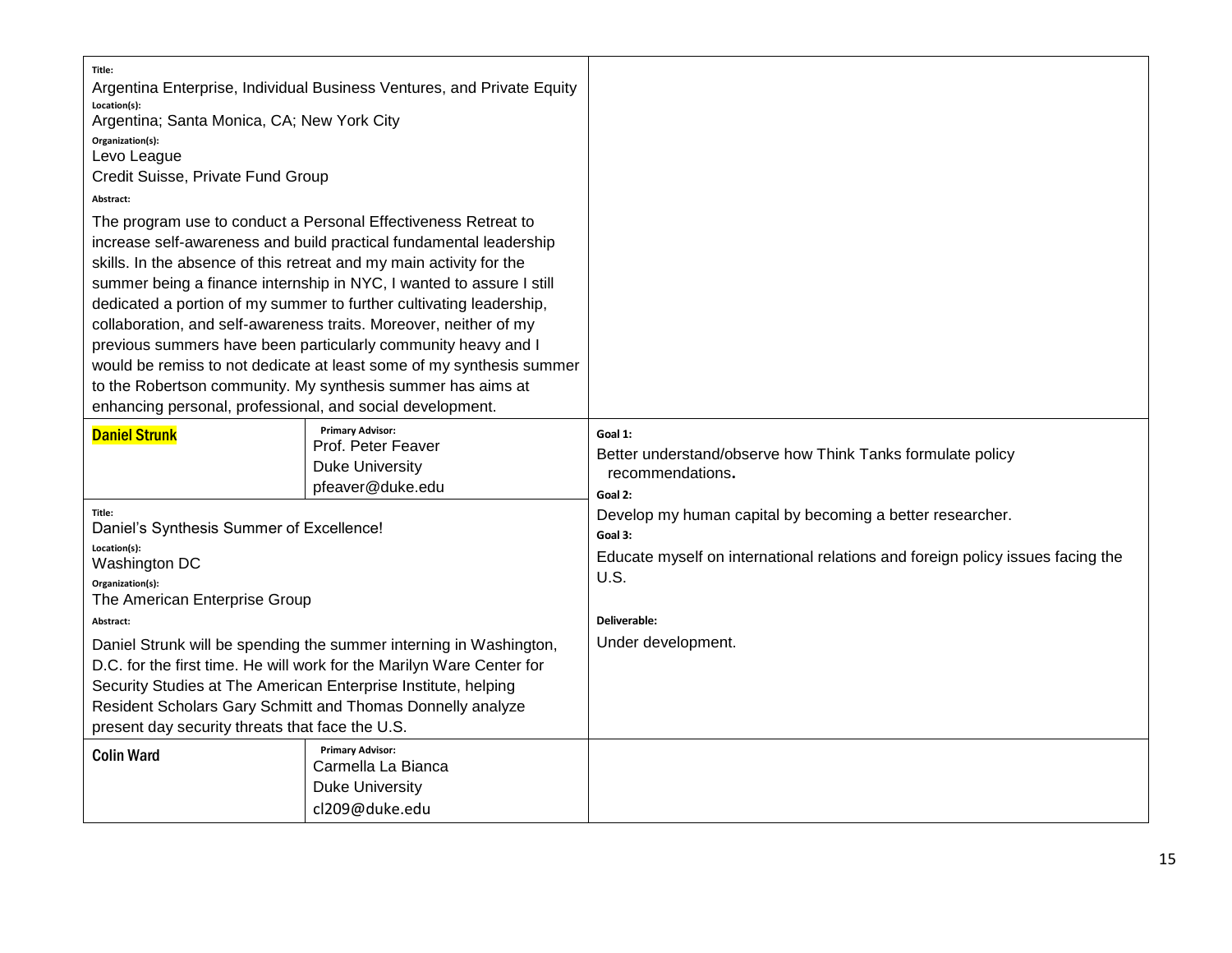| Title:                                                                                                                                              |                                                                           |
|-----------------------------------------------------------------------------------------------------------------------------------------------------|---------------------------------------------------------------------------|
| International Organization for Migration: Geneva Internship<br>Location(s):                                                                         |                                                                           |
| Geneva, Switzerland                                                                                                                                 |                                                                           |
| Organization(s):                                                                                                                                    |                                                                           |
| International Organization for Migration                                                                                                            |                                                                           |
| Abstract:                                                                                                                                           |                                                                           |
| Colin Ward will be interning this summer at the International                                                                                       |                                                                           |
| Organization for Migration (IOM). The IOM is the leading inter-                                                                                     |                                                                           |
| governmental organization in the field of migration. I will support the                                                                             |                                                                           |
| WHO Global Malaria Programme and IOM MHD collaboration through                                                                                      |                                                                           |
| web-based research, regional overviews and case studies of malaria                                                                                  |                                                                           |
| and population mobility. Under guidance of the MHD's Senior Public                                                                                  |                                                                           |
| Health and Research specialist, Global Migration Health Support Unit,                                                                               |                                                                           |
| Manila Administrative Center (MAC), I will assist with research on                                                                                  |                                                                           |
|                                                                                                                                                     | access to healthcare for migrants. Lastly, I will participate in targeted |
|                                                                                                                                                     | multi-sectorial international events related to migration and health.     |
| <b>Katherine Zhang</b>                                                                                                                              | <b>Primary Advisor:</b><br>Priscilla Wald                                 |
|                                                                                                                                                     | pwald@duke.edu                                                            |
|                                                                                                                                                     | <b>Duke University</b>                                                    |
| Title:                                                                                                                                              |                                                                           |
| Creative Writing, Thesis Research, and Spiritual Retreat                                                                                            |                                                                           |
| Location(s):                                                                                                                                        |                                                                           |
| Seville, Spain; Shanghai, China; Pine Hurst, New York                                                                                               |                                                                           |
|                                                                                                                                                     |                                                                           |
| Abstract:                                                                                                                                           |                                                                           |
|                                                                                                                                                     | A summer of creative fermentation and spiritual exploration. My plan is   |
|                                                                                                                                                     | to honor the quiet and solitary time indispensable to sharpening          |
| artistic, intellectual, and personal goals. Three projects await: a writing<br>project, focusing on memoir and literary non-fiction; an academic    |                                                                           |
| project, incorporating preexisting interests in Asian and Asian                                                                                     |                                                                           |
|                                                                                                                                                     | American themes; and a stint at Blue Cliff Monastery, an extension of     |
|                                                                                                                                                     |                                                                           |
| spiritual practices cultivated at Duke's Buddhist Meditation Community.<br>This diverse array of experiences will place me in a collected and high- |                                                                           |
| energy position to embrace the opportunities and challenges of senior                                                                               |                                                                           |
| year.                                                                                                                                               |                                                                           |
|                                                                                                                                                     |                                                                           |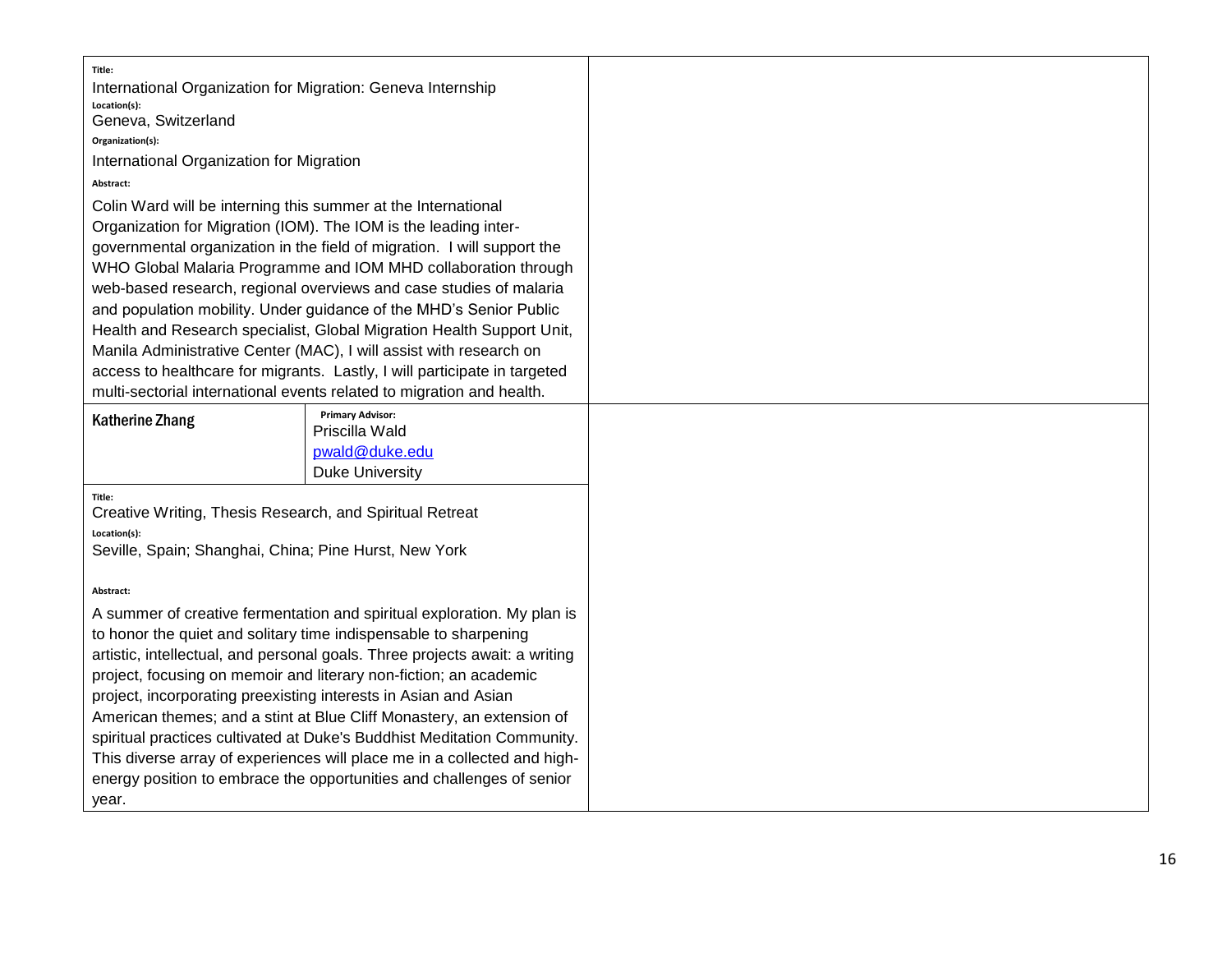|                                                                                                                                                                                                                                                                                                                                                                                                                                                                                                                                                                                                 | <b>Primary Advisor:</b>                                        |
|-------------------------------------------------------------------------------------------------------------------------------------------------------------------------------------------------------------------------------------------------------------------------------------------------------------------------------------------------------------------------------------------------------------------------------------------------------------------------------------------------------------------------------------------------------------------------------------------------|----------------------------------------------------------------|
| Angela Zhou                                                                                                                                                                                                                                                                                                                                                                                                                                                                                                                                                                                     | Mark Rosman                                                    |
|                                                                                                                                                                                                                                                                                                                                                                                                                                                                                                                                                                                                 | Director's Guild of America &                                  |
|                                                                                                                                                                                                                                                                                                                                                                                                                                                                                                                                                                                                 | University of Southern California                              |
| Title:<br>Launching "Angela Zhou the Creative Professional"<br>Location(s):<br>Auckland & Wellington, New Zealand; Los Angeles; &<br>Beijing, China                                                                                                                                                                                                                                                                                                                                                                                                                                             |                                                                |
| Abstract:                                                                                                                                                                                                                                                                                                                                                                                                                                                                                                                                                                                       |                                                                |
| Launching a self-prescribed career as a creative professional through<br>the synthesis of my academic pursuits and internship experiences, the<br>emphasis is on building my own entrepreneurial experience in the<br>nebulous motion picture industry, rather than continuing down the<br>clear linear paths I've been clinging to-i.e., academia and corporate<br>internships. I will be pursuing the roles of director, writer, and producer<br>while also developing further understanding of my regional niche in<br>the US-New Zealand-China film triangle.                               |                                                                |
| Alex Zhu                                                                                                                                                                                                                                                                                                                                                                                                                                                                                                                                                                                        | <b>Primary Advisor:</b><br>Dr. Michael Zavlanos                |
|                                                                                                                                                                                                                                                                                                                                                                                                                                                                                                                                                                                                 | <b>Duke University</b>                                         |
|                                                                                                                                                                                                                                                                                                                                                                                                                                                                                                                                                                                                 | <b>Pratt Fellows advisor</b>                                   |
|                                                                                                                                                                                                                                                                                                                                                                                                                                                                                                                                                                                                 | michael.zavlanos@duke.edu                                      |
| Title:<br>Location(s):<br>Durham, NC, Washington DC, Berlin, Germany.<br>Organization(s):                                                                                                                                                                                                                                                                                                                                                                                                                                                                                                       | Research on Autonomous Flight using Sensor Based Quadrocopters |
| Duke University Department of Electrical and Computer Engineering                                                                                                                                                                                                                                                                                                                                                                                                                                                                                                                               |                                                                |
| Abstract:                                                                                                                                                                                                                                                                                                                                                                                                                                                                                                                                                                                       |                                                                |
| Through the Pratt Research Fellows Program at Duke, my summer will<br>be spent conducting research with the Robotics and Manufacturing<br>Automation lab at Duke under Dr. Michael Zavlanos. In the lab, we are<br>working on developing a team of quadrocopters, with which we will be<br>designing control algorithms to create depth maps of their environment<br>to allow the quadrocopters to navigate autonomously. In addition, I will<br>be attending two conferences on controls and robotics, where I will be<br>able to explore the top research in the field and network with other |                                                                |